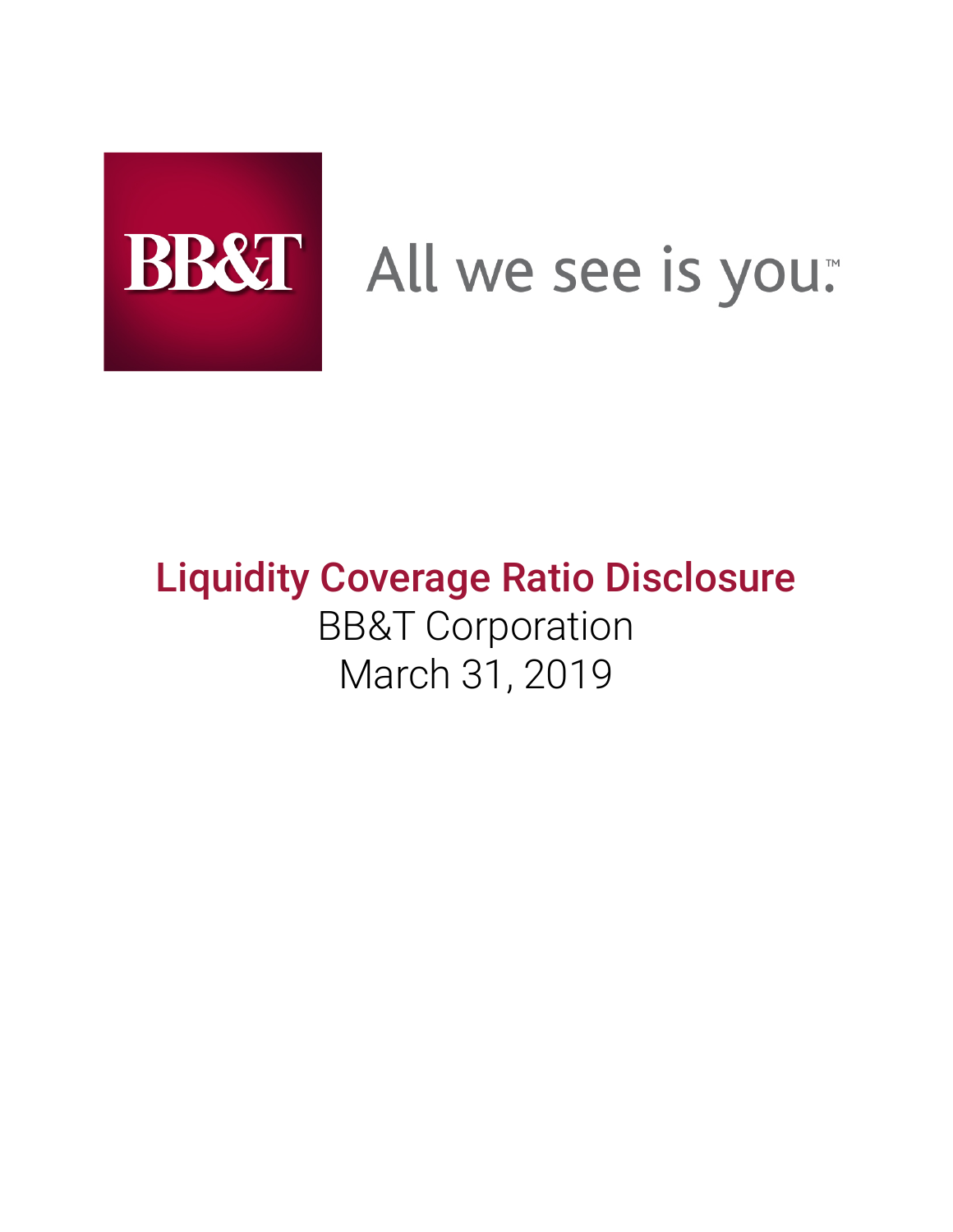# **Table of Contents**

|                 |                                     | Page No.       |
|-----------------|-------------------------------------|----------------|
| Ъ.              | <b>Introduction</b>                 |                |
| $\mathbf{II}$ . | Liquidity Coverage Ratio (LCR)      |                |
| III.            | <b>Primary Drivers of LCR</b>       |                |
| IV.             | U.S. LCR Quantitative Disclosure    |                |
| V.              | The Composition of Eligible HQLA    |                |
| VI.             | Total Net Cash Outflows Composition |                |
| VII.            | Concentration of Funding Sources    | $\overline{3}$ |
|                 | VIII. Derivative Exposure           |                |
| IX.             | <b>Liquidity Management</b>         |                |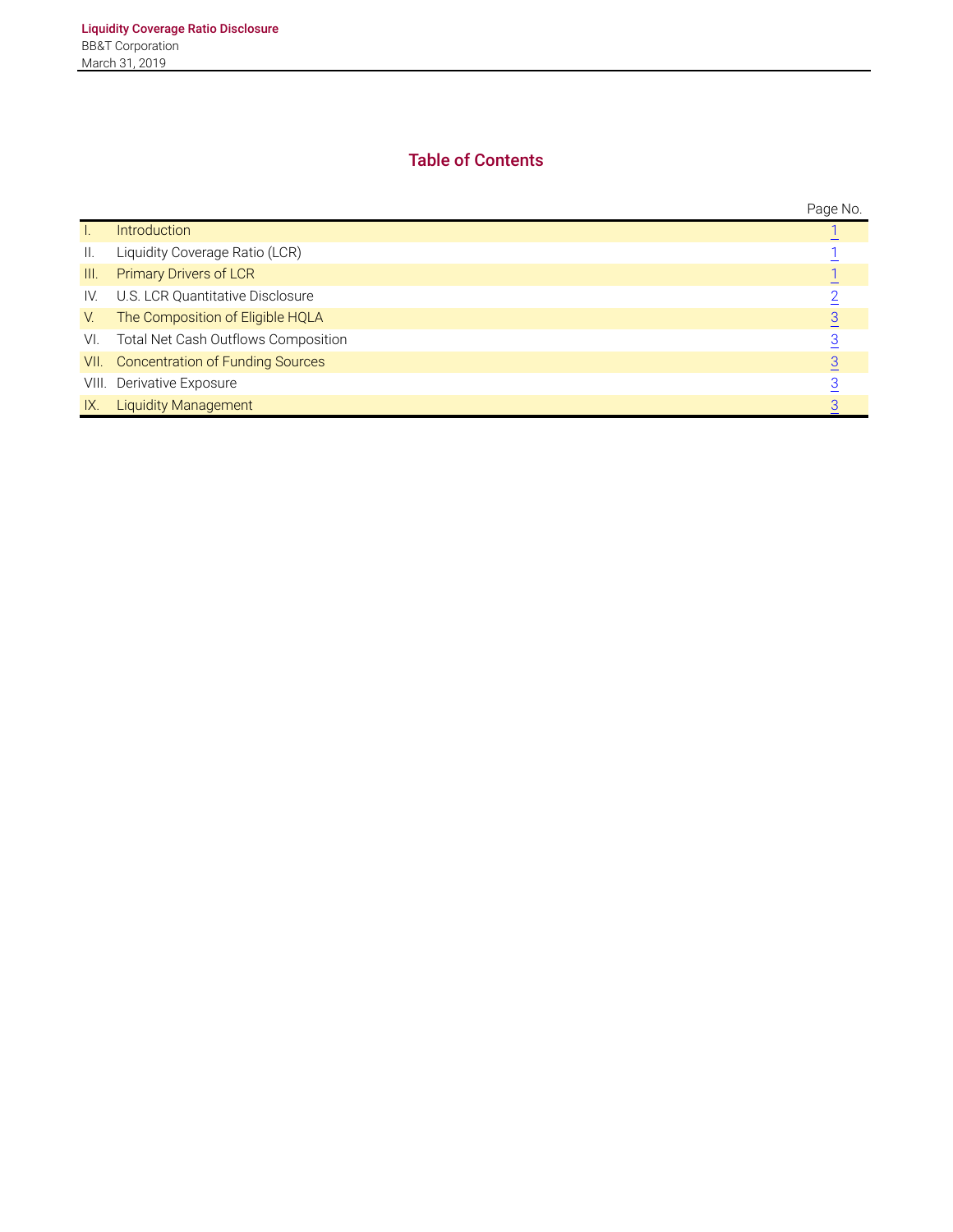#### <span id="page-2-0"></span>**I. Introduction**

BB&T Corporation (BB&T) is a financial holding company (FHC) headquartered in Winston-Salem, North Carolina. BB&T conducts its business operations primarily through its bank subsidiary, Branch Banking and Trust Company (Branch Bank), and other nonbank subsidiaries. BB&T's subsidiaries provide a wide range of banking and trust services for retail and commercial clients in its geographic markets, including small and mid-size businesses, corporations, public agencies, local governments and individuals, through 1,871 offices (as of March 31, 2019) and BB&T's digital platform. BB&T's objective is to offer clients a full array of products to meet all their needs.

On February 7, 2019, BB&T entered into an agreement and plan of merger, by and between BB&T and SunTrust Banks, Inc. (SunTrust), pursuant to which SunTrust will merge with and into BB&T. The merger agreement has been unanimously approved by both companies' Boards of Directors. The merger is expected to close late in the third or fourth quarter of 2019, subject to satisfaction of closing conditions, including receipt of regulatory approvals and approval by the shareholders of each company.

#### **II. Liquidity Coverage Ratio (LCR)**

The U.S. Liquidity Coverage Ratio: Liquidity Risk Measurement Standards (the LCR Rule), was adopted in 2014 by the Board of Governors of the Federal Reserve System (FRB), The Office of the Comptroller of the Currency (OCC), and the Federal Deposit Insurance Corporation (FDIC). The FRB also implemented a modified version of the liquidity coverage ratio requirement (modified LCR) as an enhanced prudential standard for bank holding companies and savings and loan holding companies with \$50 billion or more in total consolidated assets but not more than \$250 billion that are not internationally active (a modified LCR holding company). BB&T is considered to be a "modified LCR" holding company.

The LCR requires a covered company to maintain an amount of unencumbered high-quality liquid assets (HQLA amount) sufficient to meet its total stressed net cash outflows over a prospective 30 calendar-day period, as calculated in accordance with the prescribed US LCR rule. The modified LCR applies a factor of 0.7 to total net cash outflows.

BB&T is subject to the modified LCR requirements and to the LCR public disclosure requirements on a consolidated basis. On a quarterly basis BB&T is required to disclose the average monthly modified LCR over the past quarter. BB&T also discloses quantitative and qualitative information on certain portions of its LCR components.

Under existing LCR rules, BB&T would become subject to the full LCR requirements at the completion of the proposed merger of equals with SunTrust, subject to the LCR rule transition provisions. However, in October 2018, the federal banking agencies proposed changes to applicability thresholds for liquidity requirements that would amend the full LCR such that BHC's with assets between \$250 billion and \$700 billion, and less than \$75 billion in certain other risk related exposures, would be subject to a reduced LCR.

#### **III. Primary Drivers of LCR**

The primary drivers of BB&T's U.S. LCR include changes in total HQLA and composition of Level 1 and Level 2 assets, as well as changes in net cash outflows. BB&T's LCR can vary over time through a combination of structural balance sheet changes in both the overall amount and mix of its assets and liabilities, as well as movements in the market volatility that impact the fair value of the investment portfolio. For the quarterly period ending March 31, 2019, BB&T's average monthly modified U.S. LCR was 130% compared to the regulatory minimum for such entities of 100%, which puts BB&T in full compliance with the rule. The LCR can experience volatility due to issues such as maturing debt rolling into the 30 day measurement period, or client inflows and outflows. The daily change in BB&T's modified LCR can be positive or negative, with negative changes representing a reduction in measured liquidity. The daily change in BB&T's modified LCR averaged less than 2% during the first quarter of 2019 with a maximum change of approximately 7%.

BB&T's average monthly U.S. LCR was 127% for the prior three month period ended December 31, 2018. The primary driver of the three percent increase over prior quarter result is attributed to a favorable balance sheet mix, which includes an average weighted increase in HQLA of \$649 million compared to an average weighted net cash outflow increase of \$24 million.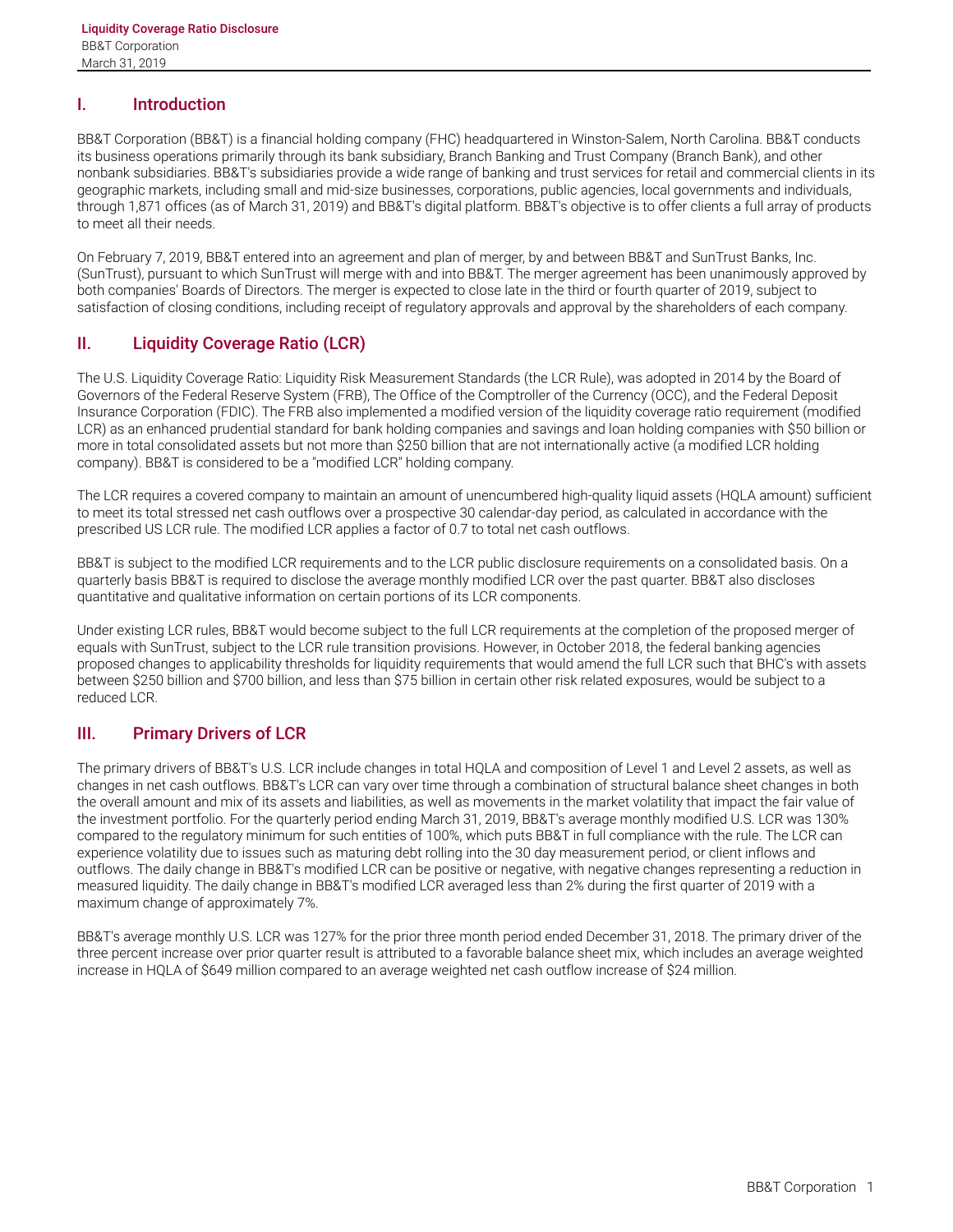# <span id="page-3-0"></span>**IV. U.S. LCR Quantitative Disclosure**

The table below presents detail on BB&T's consolidated average LCR, including HQLA, Cash Outflow & Cash Inflow, for the three months ended March 31, 2019. As per LCR rules for modified LCR holding companies, averages are calculated using month-end balances.

| Three Months Ended March 31, 2019<br>(dollars in millions) |                                                                                                                                 |              | Average<br>Unweighted<br>Amount |           | Average<br><b>Weighted Amount</b> |  |  |
|------------------------------------------------------------|---------------------------------------------------------------------------------------------------------------------------------|--------------|---------------------------------|-----------|-----------------------------------|--|--|
| <b>HIGH-QUALITY LIQUID ASSETS</b>                          |                                                                                                                                 |              |                                 |           |                                   |  |  |
|                                                            | 1. Total eligible high-quality liquid assets (HQLA), of which:                                                                  | $\mathsf{S}$ | 33,079                          | $\hat{S}$ | 30,903                            |  |  |
| 2.                                                         | Eligible level 1 liquid assets                                                                                                  |              | 18,572                          |           | 18,572                            |  |  |
| 3.                                                         | Eligible level 2A liquid assets                                                                                                 |              | 14,507                          |           | 12,331                            |  |  |
| 4.                                                         | Eligible level 2B liquid assets                                                                                                 |              |                                 |           |                                   |  |  |
|                                                            | <b>CASH OUTFLOW AMOUNTS</b>                                                                                                     |              |                                 |           |                                   |  |  |
|                                                            | 5. Deposit outflow from retail customers and counterparties, of which:                                                          |              | 106,115                         |           | 6,484                             |  |  |
| 6.                                                         | Stable retail deposit outflow                                                                                                   |              | 61,710                          |           | 1,851                             |  |  |
| 7.                                                         | Other retail funding                                                                                                            |              | 41,319                          |           | 4,145                             |  |  |
| 8.                                                         | Brokered deposit outflow                                                                                                        |              | 3,086                           |           | 488                               |  |  |
| 9.                                                         | Unsecured wholesale funding outflow, of which:                                                                                  |              | 45,494                          |           | 20,908                            |  |  |
| 10.                                                        | Operational deposit outflow                                                                                                     |              | 9,248                           |           | 2,302                             |  |  |
| 11.                                                        | Non-operational funding outflow                                                                                                 |              | 35,946                          |           | 18,306                            |  |  |
| 12.                                                        | Unsecured debt outflow                                                                                                          |              | 300                             |           | 300                               |  |  |
| 13.                                                        | Secured wholesale funding and asset exchange outflow                                                                            |              | 12,712                          |           | 1,990                             |  |  |
|                                                            | 14. Additional outflow requirements, of which:                                                                                  |              | 48,123                          |           | 6,223                             |  |  |
| 15.                                                        | Outflow related to derivative exposures and other collateral requirements                                                       |              | 214                             |           | 214                               |  |  |
| 16.                                                        | Outflow related to credit and liquidity facilities including unconsolidated structured transactions and<br>mortgage commitments |              | 47,909                          |           | 6,009                             |  |  |
| $1/$ .                                                     | Other contractual funding obligations outflow                                                                                   |              | 229                             |           | 229                               |  |  |
| 18.                                                        | Other contingent funding obligations outflow                                                                                    |              |                                 |           |                                   |  |  |
|                                                            | 19. TOTAL CASH OUTFLOW                                                                                                          | \$           | 212,673                         | \$        | 35,834                            |  |  |
|                                                            | <b>CASH INFLOW AMOUNTS</b>                                                                                                      |              |                                 |           |                                   |  |  |
|                                                            | 20. Secured lending and asset exchange cash inflow                                                                              | \$           | 245                             | \$        | 233                               |  |  |
| 21.                                                        | Retail cash inflow                                                                                                              |              | 1,130                           |           | 565                               |  |  |
|                                                            | 22. Unsecured wholesale cash inflow                                                                                             |              | 1,674                           |           | 848                               |  |  |
| 23.                                                        | Other cash inflows, of which:                                                                                                   |              | 144                             |           | 144                               |  |  |
| 24.                                                        | Net derivative cash inflow                                                                                                      |              | 13                              |           | 13                                |  |  |
| 25.                                                        | Securities cash inflow                                                                                                          |              | 95                              |           | 95                                |  |  |
| 26.                                                        | Broker-dealer segregated account inflow                                                                                         |              | 36                              |           | 36                                |  |  |
| 27.                                                        | Other cash inflow                                                                                                               |              |                                 |           |                                   |  |  |
|                                                            | 28. TOTAL CASH INFLOW                                                                                                           | \$           | 3,193                           | \$        | 1,790                             |  |  |
|                                                            |                                                                                                                                 |              |                                 |           | Average Amount <sup>1</sup>       |  |  |
|                                                            | 29. HQLA AMOUNT                                                                                                                 |              |                                 | \$        | 30,867                            |  |  |
|                                                            | 30. TOTAL NET CASH OUTFLOW AMOUNT EXCLUDING THE MATURITY MISMATCH ADD-ON                                                        |              |                                 |           | N/A                               |  |  |
|                                                            | 31. MATURITY MISMATCH ADD-ON                                                                                                    |              |                                 |           | N/A                               |  |  |
|                                                            | 32. TOTAL NET CASH OUTFLOW AMOUNT                                                                                               |              |                                 | \$        | 23,832                            |  |  |
|                                                            | 33. LIQUIDITY COVERAGE RATIO (%)                                                                                                |              |                                 |           | 130%                              |  |  |

1 The amounts reported in this column may not equal the calculation of those amounts using component amounts reported in rows 1-28 due to technical factors such as the application of the level 2 liquid asset caps, the total inflow cap, and the application of the 0.7 factor to total net cash outflows applied to the modified LCR requirement.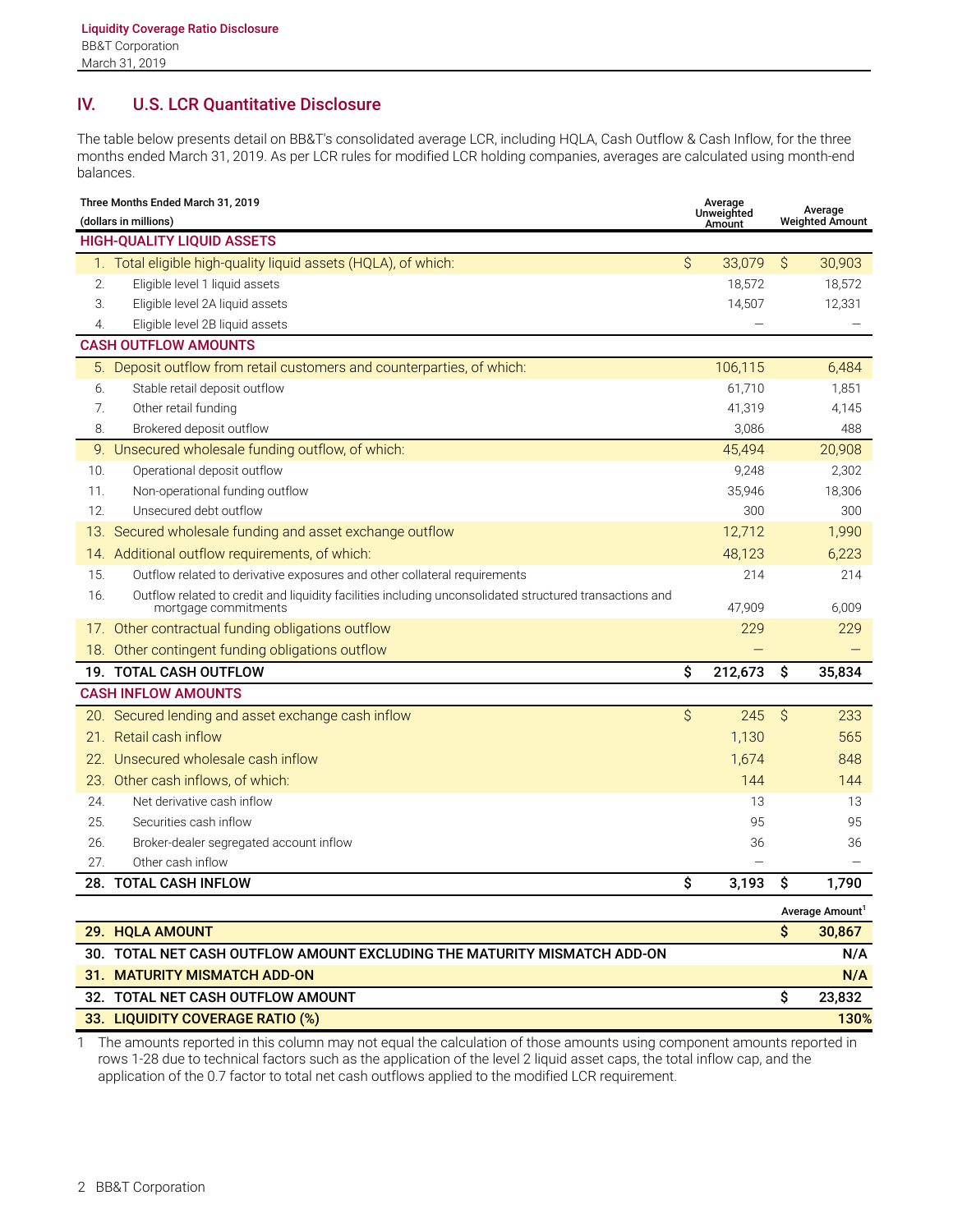# <span id="page-4-0"></span>**V. The Composition of Eligible HQLA**

Eligible HQLA is the amount of unencumbered liquid assets that qualify for inclusion within the numerator based on the LCR Rule. The LCR Rule divides HQLA into Level 1 assets and Level 2 assets. Level 1 includes Federal Reserve Bank balances net of reserve requirements and the highest quality liquid and readily-marketable securities issued or guaranteed by either the Department of the Treasury or a U.S. government agency. Level 2 assets are further divided into categories designated A and B. Level 2A assets are subject to a 15% haircut and include certain securities issued or guaranteed by a U.S. government enterprise and government, or central bank securities not eligible for Level 1. Level 2B assets are subject to a 50% haircut and include certain debt securities, certain U.S. municipal securities, and publicly traded common equities.

For the three months ended March 31, 2019, BB&T's average weighted monthly HQLA was \$30.9 billion, which includes \$18.6 billion of eligible Level 1 assets and \$12.3 billion of eligible Level 2 assets. BB&T currently does not qualify any Level 2B assets as HQLA.

#### **VI. Total Net Cash Outflows Composition**

BB&T's net cash outflow and cash inflow amounts are calculated by multiplying average unweighted amounts by standardized outflow and inflow rates for assets, sources of funds, and obligation balances as prescribed in the LCR rule. The largest drivers of BB&T's weighted outflows are deposits, credit and liquidity commitments, and wholesale funding. BB&T's cash inflow amounts are made up primarily of retail and wholesale loan inflows. As a modified LCR holding company, BB&T is not subject to the maturity mismatch add-on.

#### **VII. Concentration of Funding Sources**

#### *Deposits*

BB&T's primary source of funding is a diversified base of customer deposits. A significant portion of customer deposits are retail deposits, as defined in the LCR rule. These deposits are considered a stable source of funding. For the three months ended March 31, 2019, BB&T had total average unweighted retail deposits of \$106.1 billion. In addition, for the three months ended March 31, 2019, BB&T had total average unweighted unsecured wholesale operational deposits of \$9.2 billion, and total average unweighted unsecured wholesale non-operational funding of \$35.9 billion. The remaining deposit base includes public fund deposits which are included within LCR Quantitative Disclosure table line 13, secured wholesale funding and asset exchange outflow.

#### *Wholesale Funding*

Access to capital markets wholesale funding is required to the extent asset growth is in excess of what can be funded with deposits. Short-term borrowings may include federal funds purchased, Eurodollar deposits, commercial paper, repurchase agreements, borrowings secured by high-grade assets, and other short-term borrowings. Long-term funding consists primarily of medium-term notes issued from BB&T and bank notes and Federal Home Loan Bank advances issued through Branch Banking and Trust Company (Branch Bank).

Wholesale funding is managed within liquidity policy tolerances, balance-sheet objectives, interest-rate risk considerations, and BB&T's risk appetite. Management monitors wholesale funding to ensure appropriate maturity diversification and funding source concentrations.

### **VIII. Derivative Exposure**

BB&T uses derivatives primarily to manage economic risk related to securities, commercial loans, MSRs and mortgage banking operations, long-term debt and other funding sources. BB&T also uses derivatives to facilitate transactions on behalf of its clients. For LCR purposes, BB&T's derivative exposure does not constitute a material portion of net outflows.

#### **IX. Liquidity Management**

#### *Liquidity Risk Management*

BB&T's liquidity objective is to meet demands for cash (including deposit withdrawals, payments, disbursements, debt maturity, interest, preferred and common stock dividends) 100% of the time. Liquidity is monitored both at a fully consolidated view and at a granular level by evaluating key individual legal entities and functions. In this evaluation, BB&T takes into account its capital position, overall balance sheet position (i.e., level of problem loans, loan growth and deposit growth trends), market conditions for financial firms and relative access to wholesale funding, complexity of the organization, and unique liquidity risks faced by BB&T, and ensures the liquidity profile is consistent with its risk appetite. BB&T's Funds Management, working with the lines of business, is responsible for liquidity risk management.